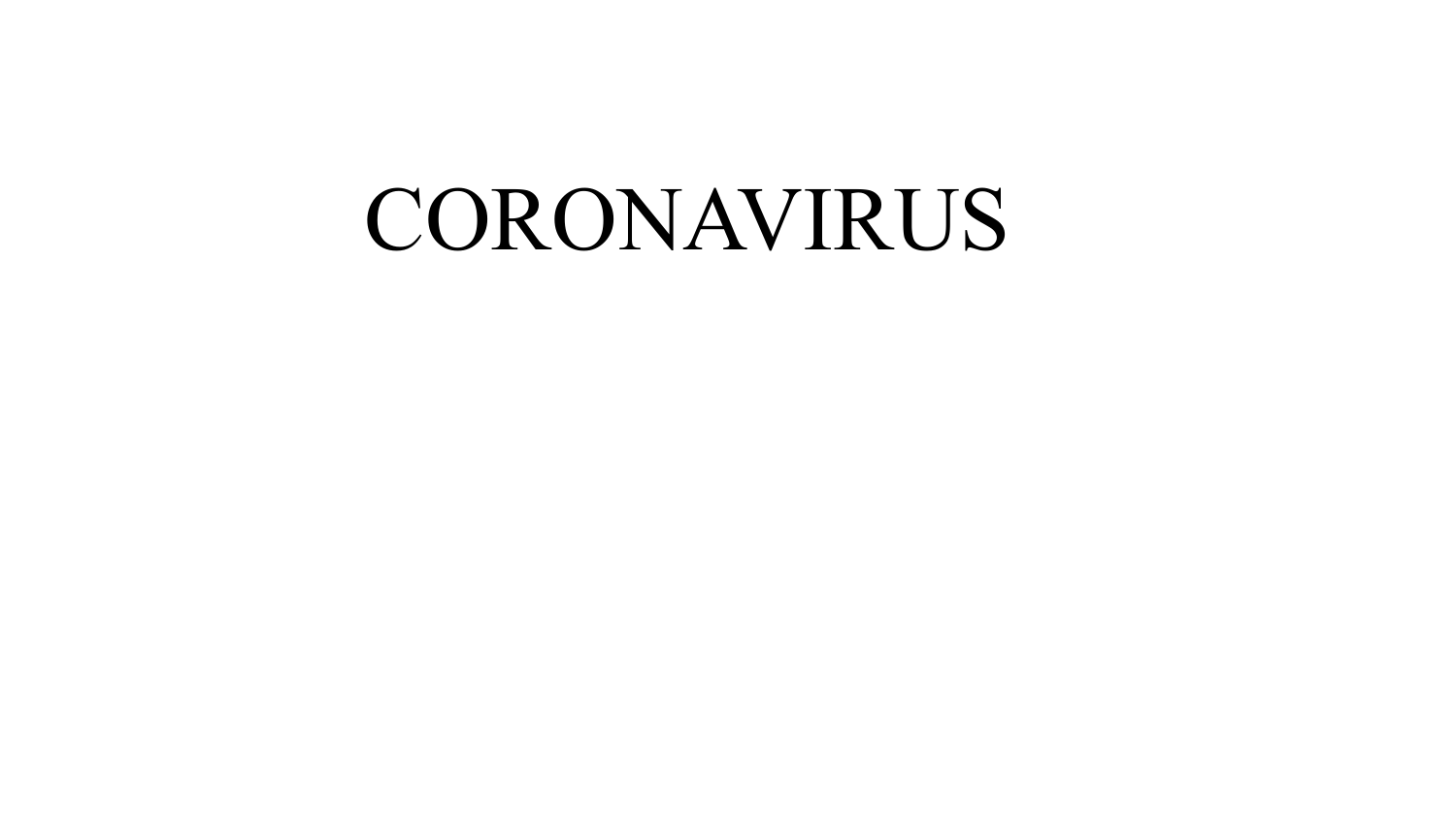### Sometimes people get sick from a cold or flu virus.

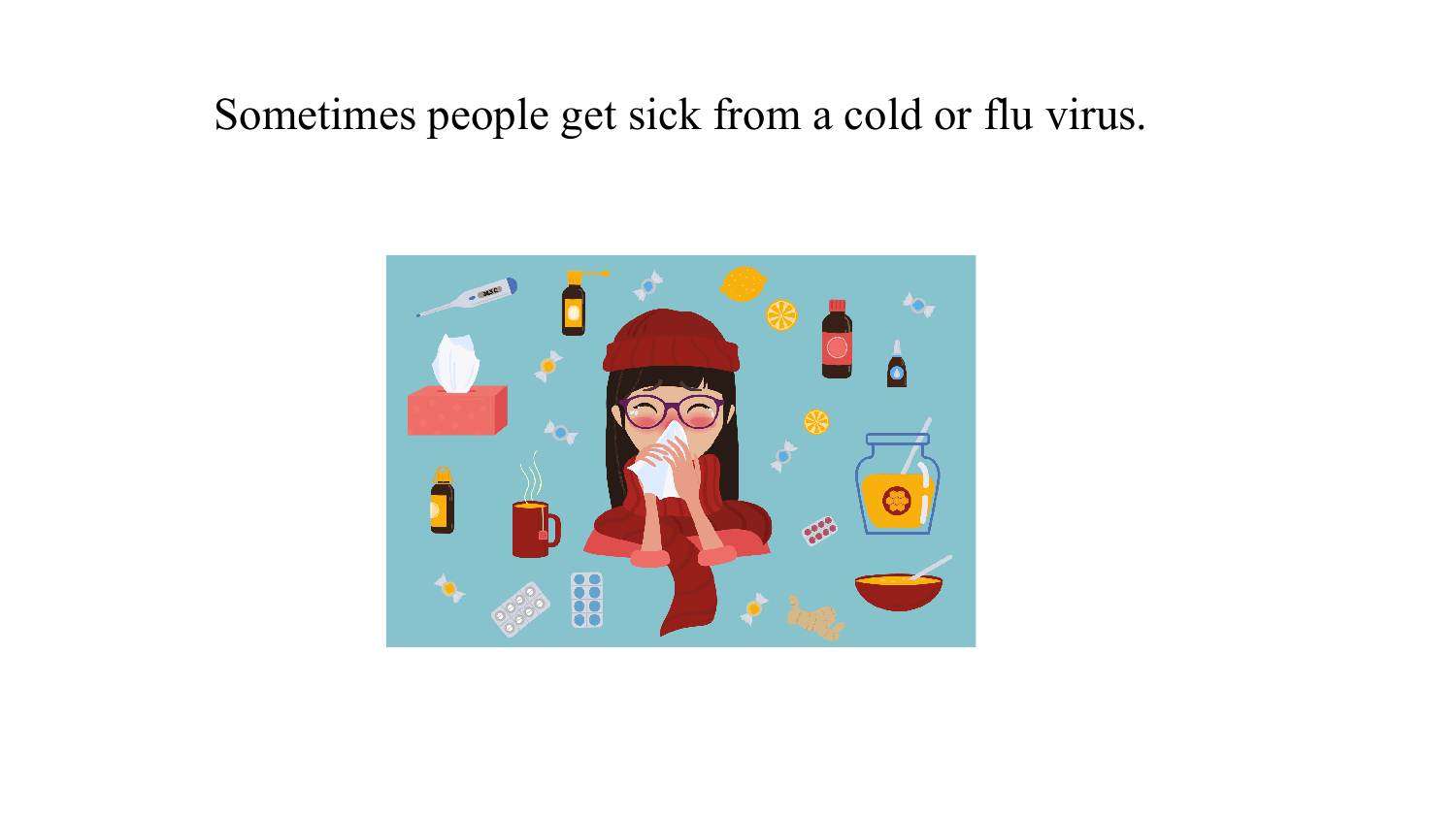#### The coronavirus is similar to a flu or cold virus.



People who become sick from coronavirus may have a cough, fever or shortness of breath.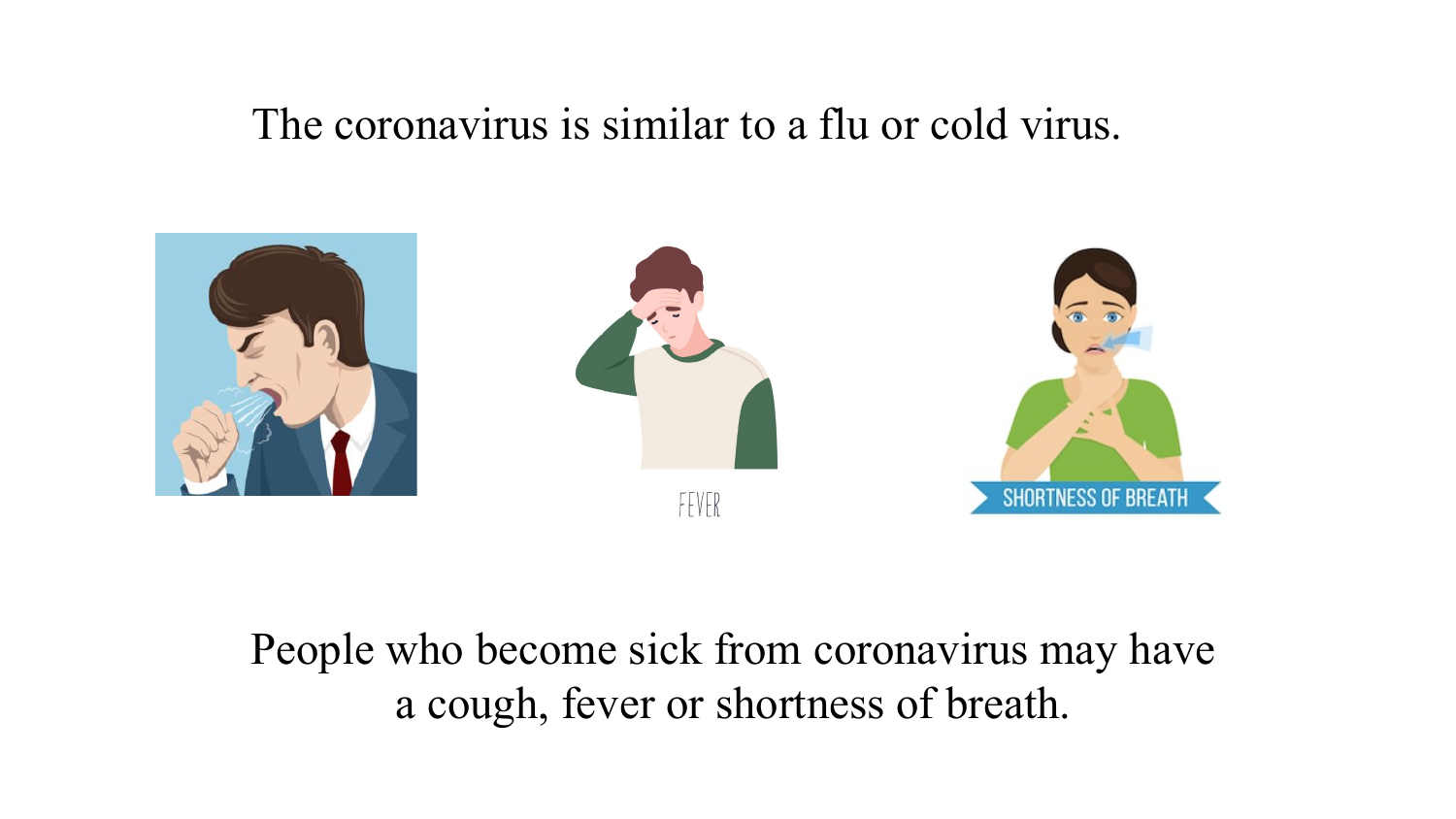A person can become sick from the coronavirus by:

Being coughed or sneezed on,



## Touching someone who has the virus (shaking hands),



Touching a surface with the virus on it, then touching your mouth, nose or eyes before washing your hands.

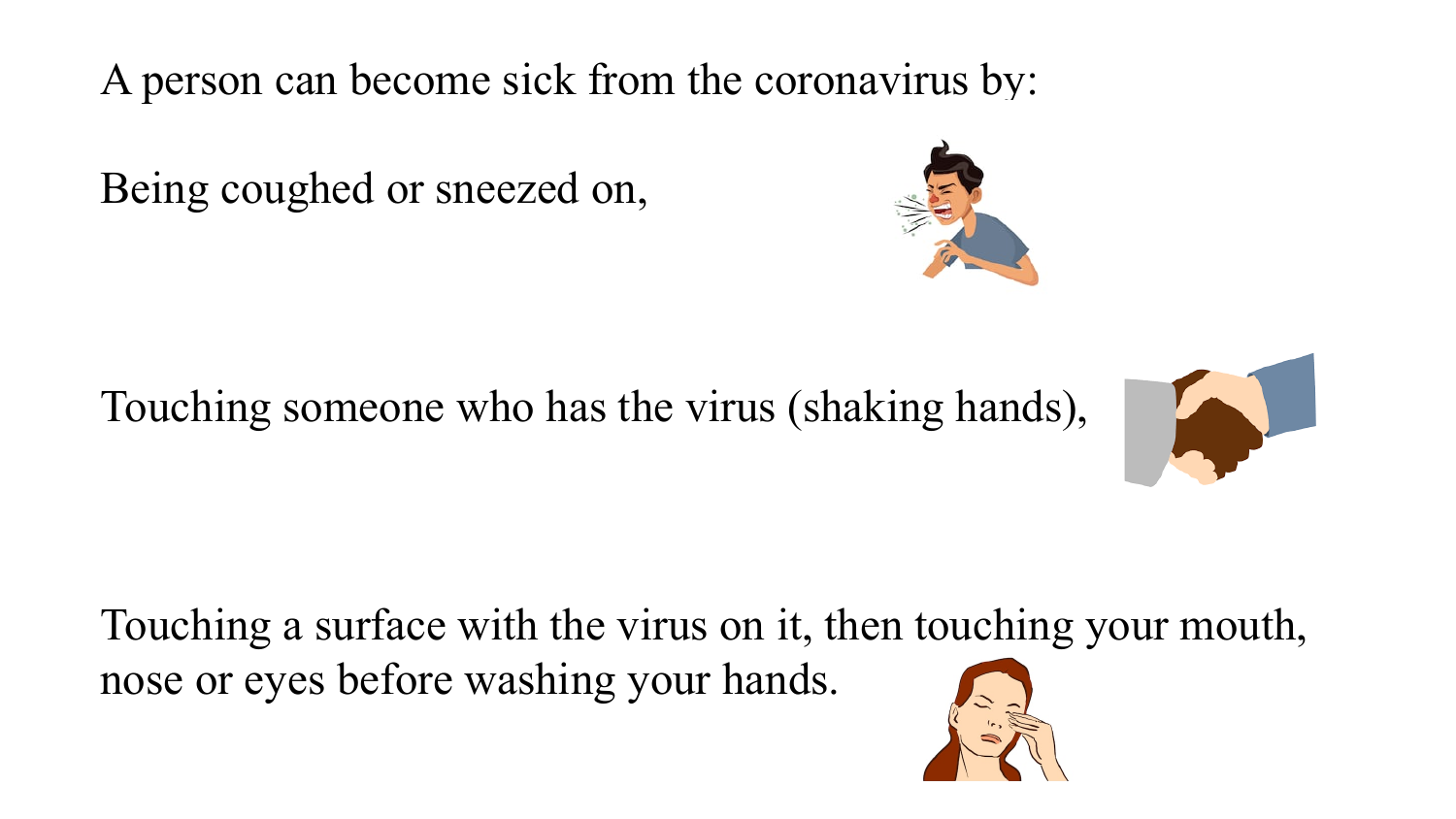There are some simple ways to prevent coronavirus from spreading. These include:

1. Washing your hands often with soap and water for at least 20 seconds. If soap and water are not available use hand sanitizer.

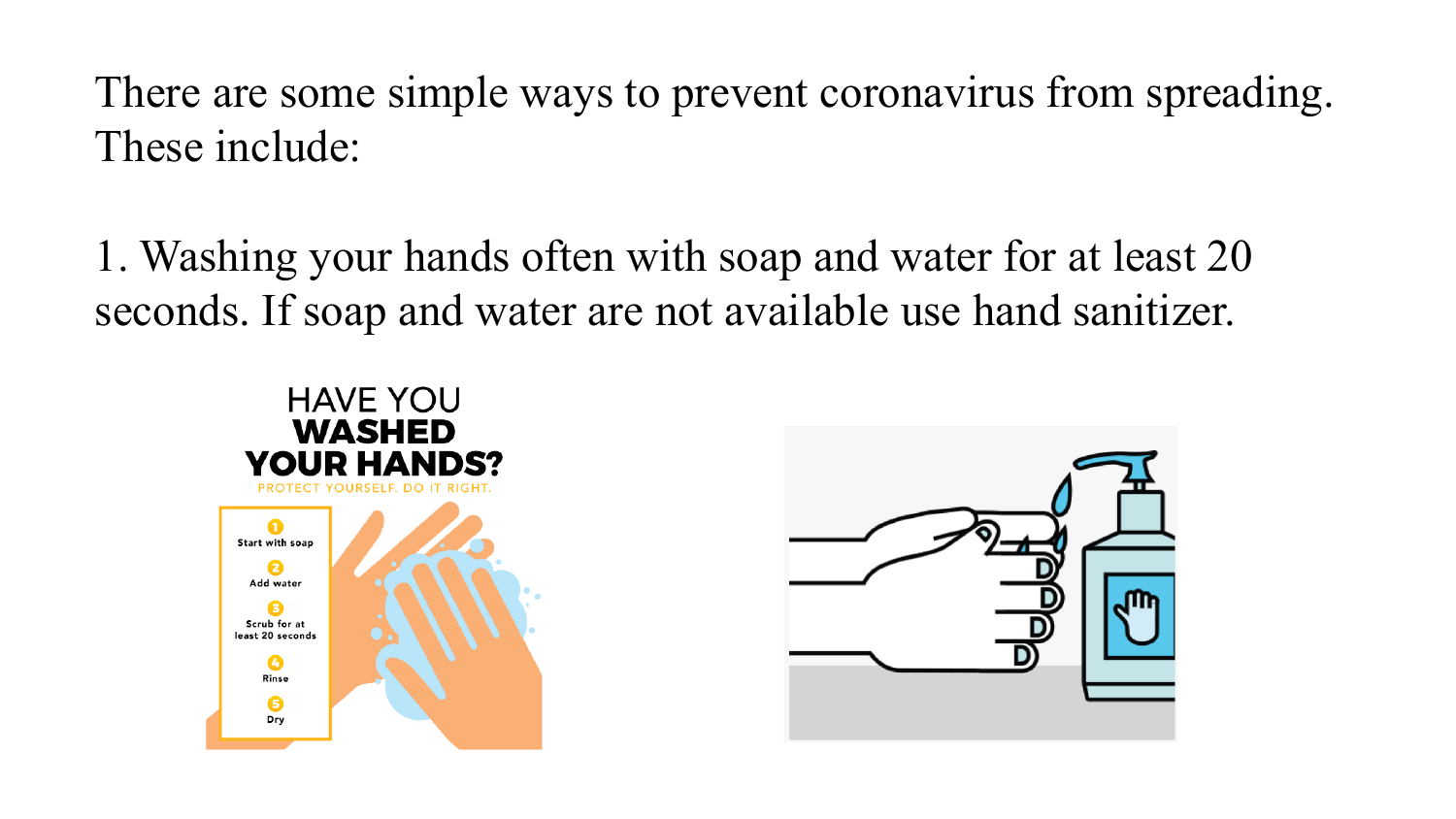2. Avoid touching your eyes, nose and mouth with unwashed hands.

3. Cough or sneeze into a tissue and throw it away. If you don't have a tissue, cough or sneeze into your elbow.

4. Avoid close contact with people who are sick.

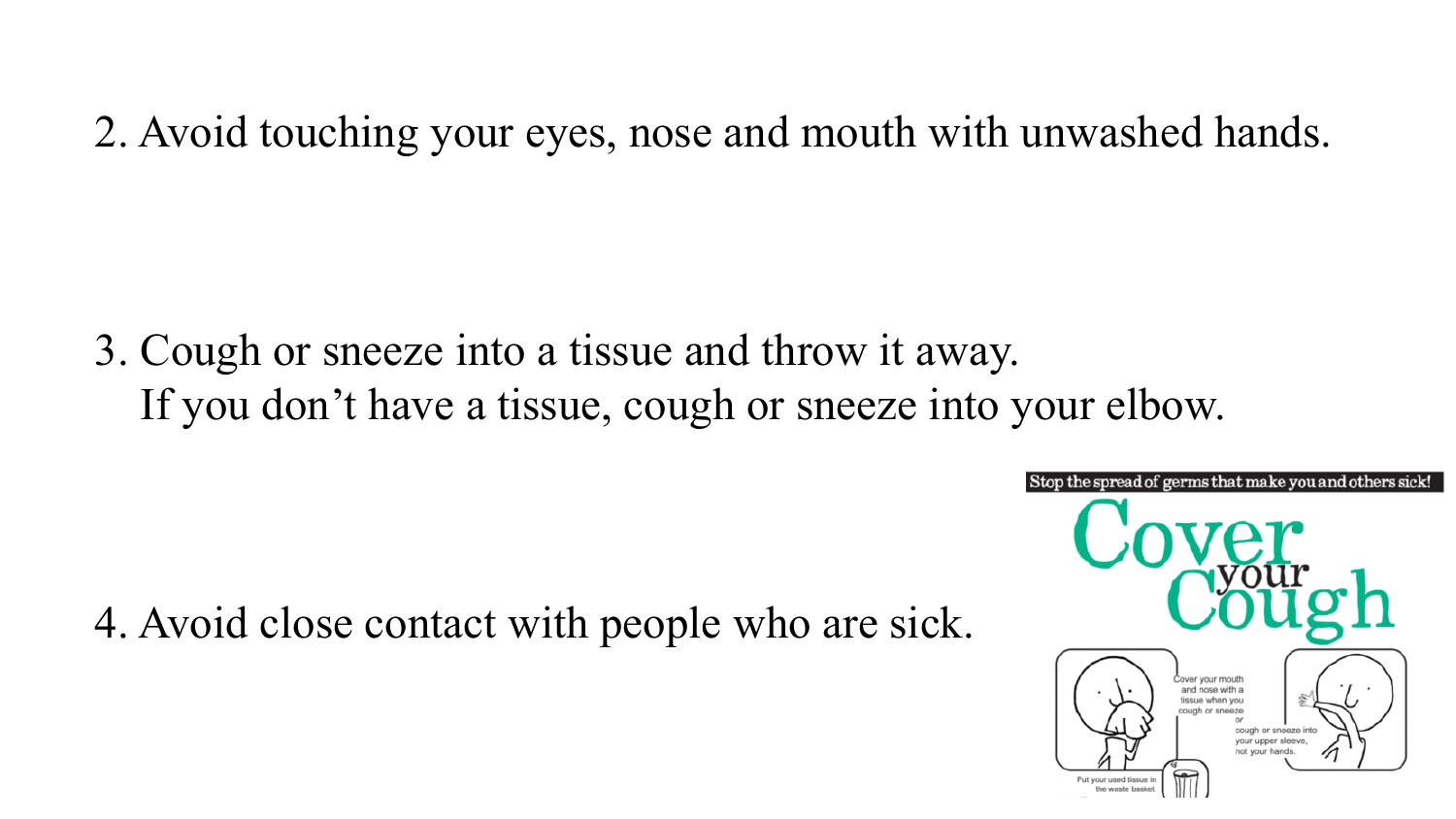5. Clean and disinfect frequently touched objects and surfaces.

6. Stay home when you are sick.



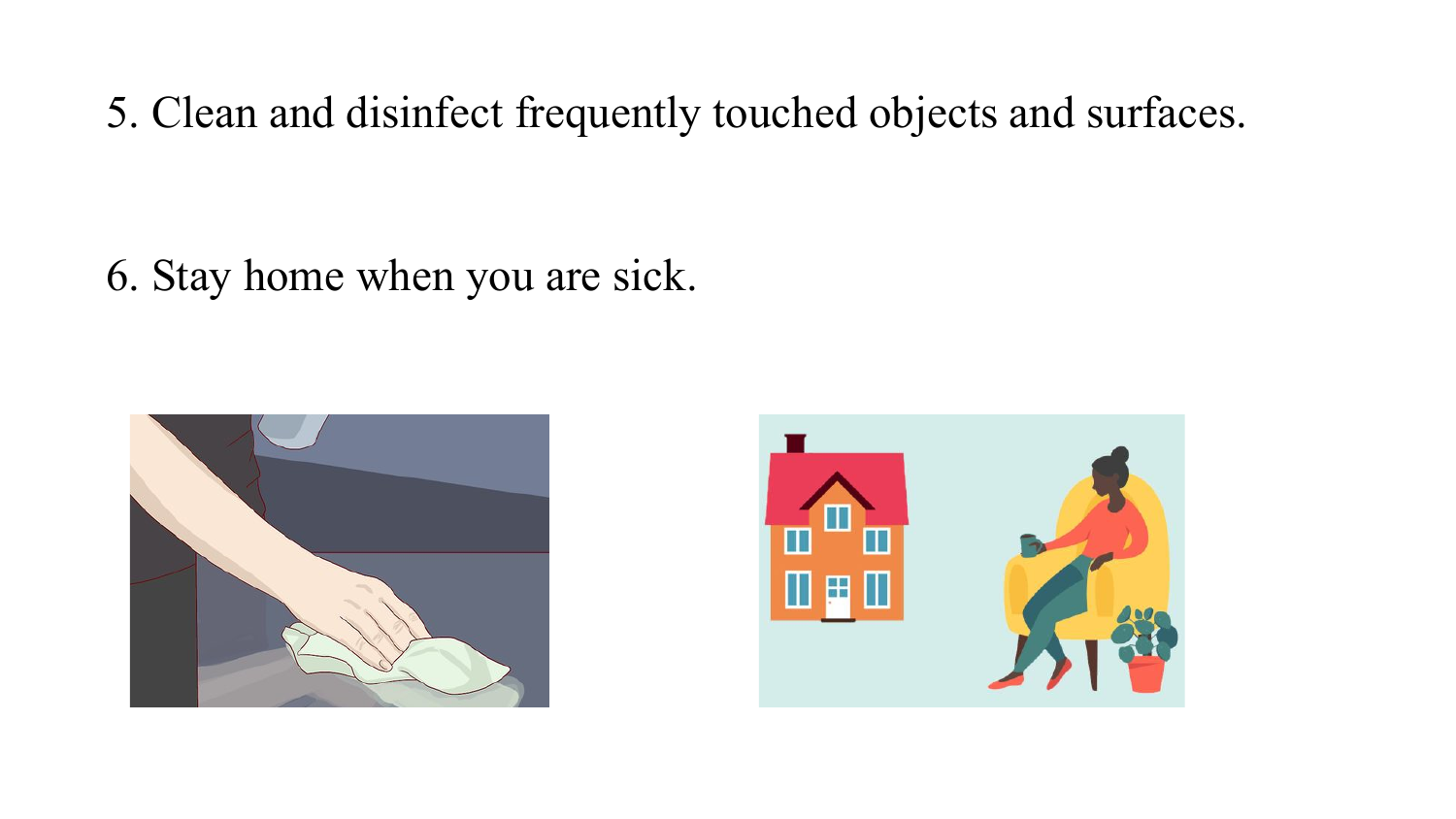Learning about the coronavirus might make you feel different emotions.



#### It is **okay** to feel this way